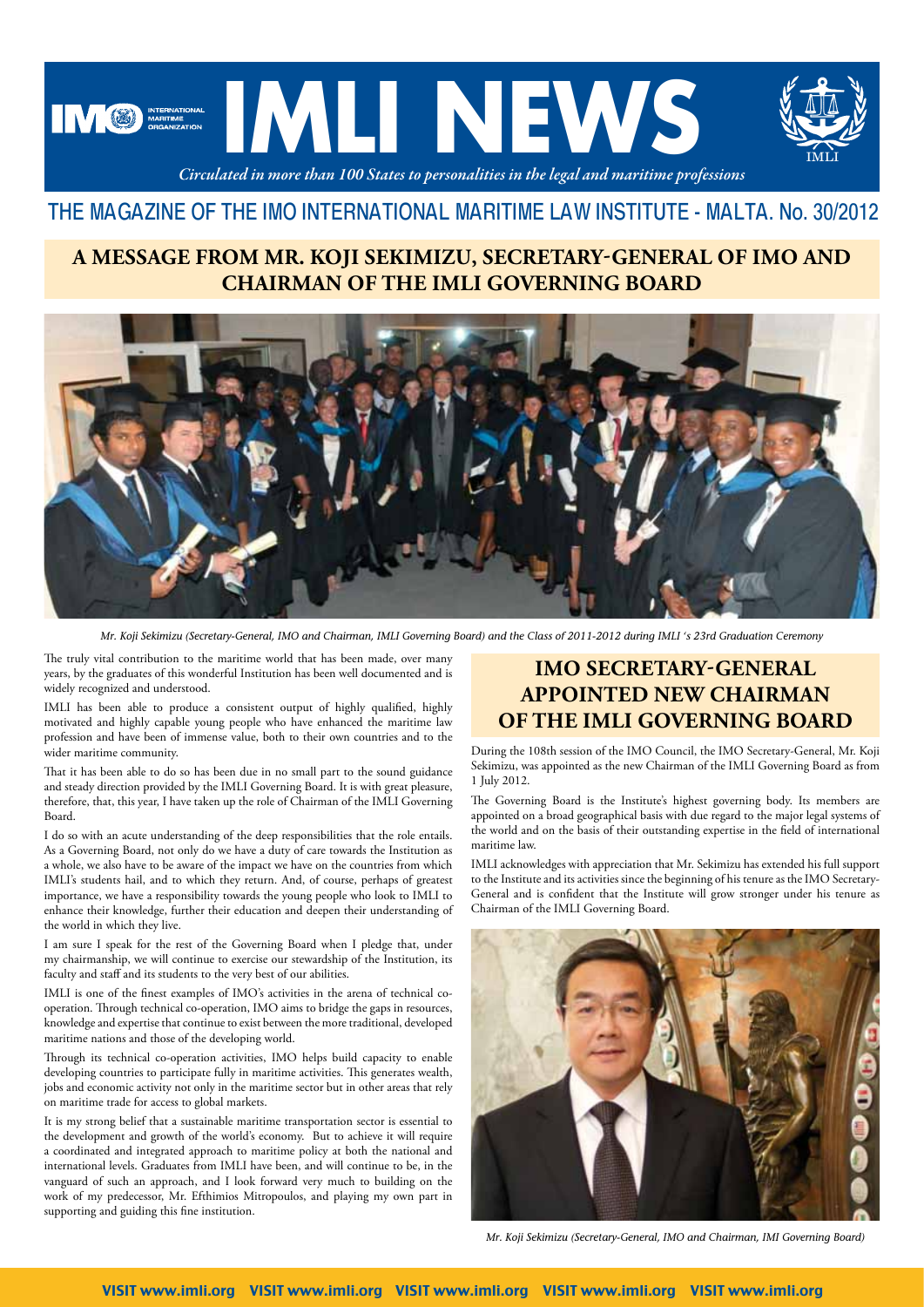#### **IMO SENIOR DEPUTY DIRECTOR OF TECHNICAL CO-OPERATION DIVISION DELIVERS THE INAUGURAL LECTURE AT IMLI**

Senior Deputy Director of the IMO Technical Co-operation Division, Mrs. Pamela Tansey, delivered the official Inaugural Lecture of the academic year 2012-2013 on 6 September 2012. During her lecture on 'What is Shipping without IMO and what is IMO without Technical Co-operation?' Mrs. Tansey analyzed in depth the rationale for technical co-operation and how the Integrated Technical Co-operation Programme (ITCP) has been instrumental in assisting different developing countries in the implementation process, thereby ensuring a uniform and effective application of the numerous instruments adopted by IMO and sustainable maritime development. Mrs. Tansey also emphasized that training at IMLI provides many developing countries with qualified personnel who play a significant role in the development of their national maritime sector.

When asked about her views on IMLI and its work, Mrs. Tansey noted that she was very pleased to have been invited to visit the Institute and address the students of the IMLI Class. According to her, IMLI, through its graduates, plays an important role in the achievement of IMO goals, especially in the capacity-building process. She concluded by stating that she hopes to visit the Institute again and that she looks forward to welcome the future graduates at IMO.



*Mrs. Pamela Tansey (Senior Deputy Director, IMO Technical Co-operation Division) and Professor David Attard (Director, IMLI) with the Class of 2012-2013*

#### **UNITED STATES COAST GUARD COMMANDANT VISITS IMLI**

Commandant of the United States Coast Guard, Admiral Robert J. Papp Jr., visited IMLI on 20 November 2012 and delivered a lecture on "The Coast Guard's Role in Stopping International Trafficking of Persons and Drugs, and Recent Developments in that Arena". Admiral Papp was accompanied by Master Chief Michael P. Leavitt (Master Chief Petty Officer of the Coast Guard) and Captain Gary P. Weeden (Chaplain of the Coast Guard).

In his lecture Admiral Papp gave the students an overview of the structure and mandate of the United States Coast Guard and how the organization has grown and expanded since its early beginnings in 1790. Admiral Papp emphasized that the United States Coast Guard is simultaneously and at all times a military force and federal law enforcement agency dedicated to safety, security, and stewardship missions. Through practical examples, he explained the role of the Coast Guard in combating maritime security threats such as the trafficking of persons and drugs. The United States Coast Guard is looked up to by many countries as a model in the sphere of maritime governance.

Admiral Papp stated, "*Thank you very much for the opportunity to address the International Maritime Law Institute students. It was a pleasure to discuss various maritime law issues with them and I'm thankful they asked such thought-provoking questions. I talked to several students during the reception and they were most appreciative. But the Coast Guard benefitted a great deal from this engagement as well. Many of your students will return to influential positions upon graduation, and I'm certain that Coast Guard officers will be among their trusted colleagues as they work together to implement IMO standards worldwide and "Serving the Rule of International Maritime Law."*"



*Admiral Robert Papp (Commandant, United States Coast Guard) and Professor David Attard (Director, IMLI)*

#### **THE NIPPON FOUNDATION CONTINUES TO SUPPORT IMLI**

The Nippon Foundation, through The Nippon Foundation – IMLI joint Project entitled "Human Resources Development Project for the Advancement of a More Effective Global Legal Order for the Oceans", continues to support IMLI's academic activities. Through its generous funding, The Nippon Foundation annually enables the



*Mr. Koji Sekimizu (Secretary-General, IMO) with Professor David Attard (Director, IMLI), Ms. Yukiko Kuwata (Project Coordinator, Maritime Affairs Department, The Nippon Foundation), Professor Malgosia Fitzmaurice (The Nippon Foundation Professor on Marine Environmental Law), Mr. Riyaz Hamza (The Nippon Foundation Lecturer on International Maritime Security Law) and the Nippon Foundation Scholars for the academic year 2011-2012, during IMLI's 23rd Graduation Ceremony*

training of ten deserving government-nominated scholars to the Institute's Master of Laws in International Maritime Law programme.

The Foundation has also extended its contributions to IMLI with the establishment of a Professorship on Marine Environmental Law and a Lectureship on International Maritime Security Law within the Institute's Faculty. Established in 2010 for a period of two years, the positive response to the teaching positions led to a further extension of their terms.

The aim of The Nippon Foundation Professorship on Marine Environmental Law is the promotion of improved domestic legislation for the protection and preservation of the marine environment from pollution; the promotion of international regulations relating to preparedness, response and cooperation in cases of marine pollution; and the promotion of improved regulation on liability and compensation matters arising from marine pollution cases.

The aim of The Nippon Foundation Lectureship on International Maritime Security Law is the promotion of improved legal framework for the enhancement of maritime security both on ships and ports; the promotion of co-operation between States to put an end to the ongoing acts of piracy and armed robbery against ships in many parts of the world specifically in the Straits of Malacca and off the coast of Somalia; and the promotion of the adoption of international regulations relating to maritime security.

It is expected that the Project will also lead to a greater participation of developing States in the adoption and implementation of major international maritime law conventions and legal instruments.

The Project has attained its objectives through the development of a detailed course on Marine Environmental Law and International Maritime Security Law at IMLI; the promotion of research in marine environmental law and international maritime security law; and the incorporation of international conventions in these areas into domestic law through the maritime legislation drafting projects undertaken by the students.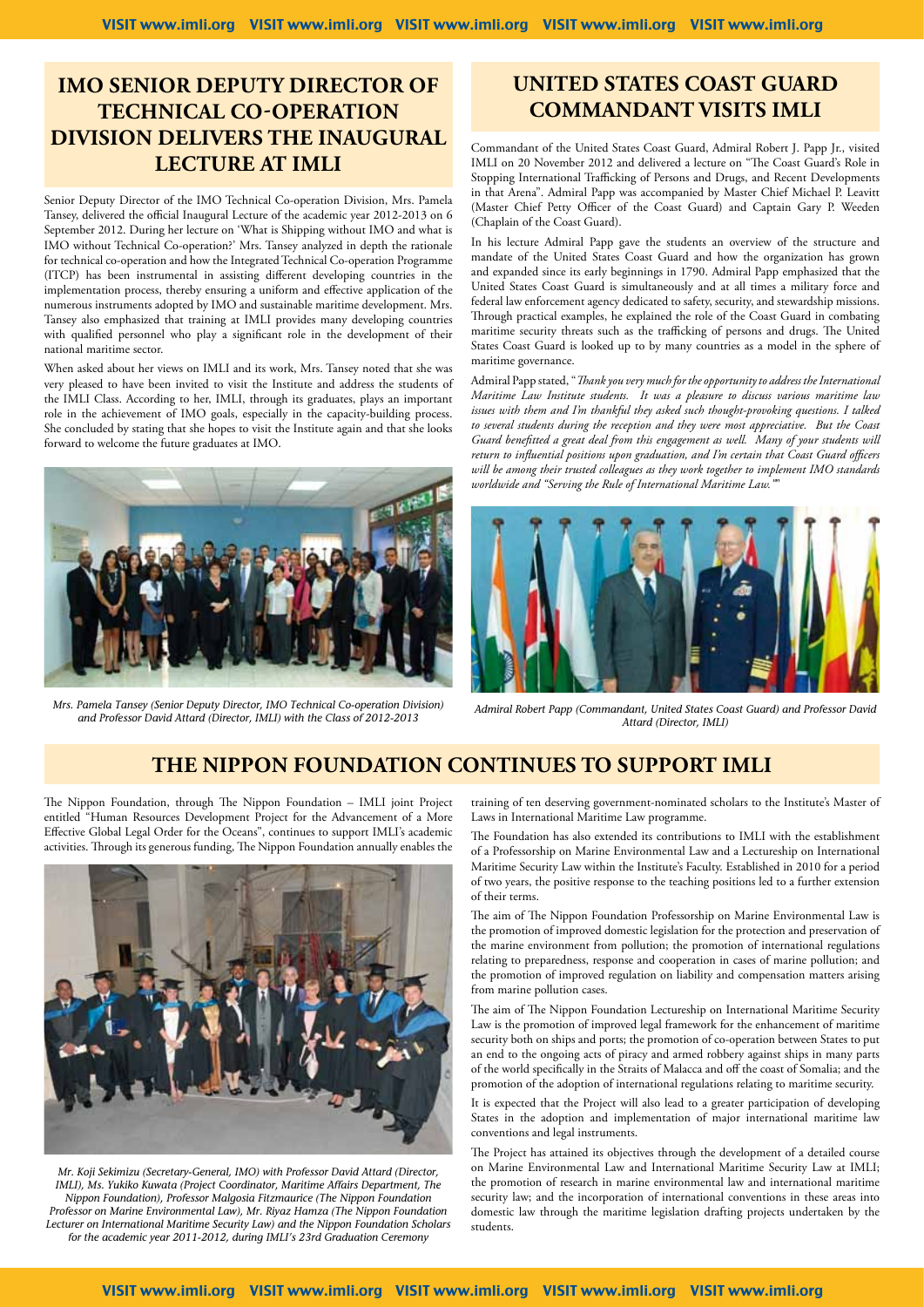#### **The IMLI MANUAL ON INTERNATIONAL MARITIME LAW**



The IMO International Maritime Law Institute ("IMLI") announces the forthcoming publication of its "IMLI Manual on International Maritime Law". This three-volume work will be published by Oxford University Press and will adopt an all-encompassing approach to the subject of international maritime law. Each chapter in these volumes will set out the current state of the law in the area studied and will guide the reader to other works where further information may be found. It will also comprise fields in which cutting edge legal developments are taking place. This will make the Manual an essential research tool for academics, practitioners and students.

The Manual will reflect the importance of IMLI's work and will confirm its effective capacity-building role in the field of international maritime law. Through nearly 600 professionals from over 125 States and territories world-wide, who have undergone studies at the Institute, IMLI contributes to the attainment of the international goal of improved safety and security at sea, efficiency in maritime navigation and related activities and the prevention of marine pollution, giving special attention to the international regulations and procedures for furthering the purposes and objectives of the IMO.

The Manual will be divided into three volumes. Volume I will be dedicated to the Law of the Sea and will be edited by Professor David Joseph Attard, Professor Malgosia Fitzmaurice and Dr. Norman A. Martinez Gutiérrez. This Volume covers all major issues on the law of the sea, namely historical developments, the different maritime zones recognized under international law, the legal regime of islands, marine scientific research, land-locked and geographically disadvantaged States, settlement of disputes, as well as the legal regime of Arctic and Antarctic. In addition, this Volume includes chapters on emerging topics such as human rights and the law of the sea, genetic resources of the sea, the development of *sui generis* maritime zones and the contribution of international organizations and tribunals to the development of the law of the sea.

Volume II of the Manual will focus on Shipping Law and will be edited by Professor David Joseph Attard, Professor Malgosia Fitzmaurice, Dr. Norman A. Martinez Gutiérrez, Professor Ignacio Arroyo, Ms. Elda Belja and Mr. Ruben Maceda. The Volume tackles the subject of Shipping Law from an international perspective, placing particular emphasis on the latest developments in the international scene and the international instruments that regulate its particular aspects. Where no such instruments have been adopted, the reader will find a comprehensive analysis on how the particular area has been regulated by the development of the market itself or how the initiative of a country's legislation has been followed up by other nations. The Volume discusses a wide range of topics which include: nationality, registration and ownership of ships, ship sale and shipbuilding contracts, ship management and ship finance, security interests in ships, international trade and shipping documents, carriage of goods and passengers by sea, maritime labour law, law of maritime safety and marine collisions, law of salvage and wrecks, general average, law of towage and pilotage, arrest of ships, limitation of liability for maritime claims and the law of marine insurance.

Volume III, which will be devoted to Marine Environmental Law and Maritime Security Law, will be edited by Professor David Joseph Attard, Professor Malgosia Fitzmaurice, Dr. Norman A. Martinez Gutiérrez, and Mr. Riyaz Hamza. The first part of Volume III will deal in-depth with the issues of most fundamental

importance in the contemporary world, namely how to protect the marine environment from pollution from ships, pollution by dumping, pollution from land-based sources, pollution from seabed activities and pollution from or through the atmosphere. In explaining these types of pollution various conventions concluded under the auspices of the IMO and soft law documents will be analyzed. The Volume will also include chapters on the conventions relating to pollution incident preparedness, response and cooperation, discussing also the relevance of regional cooperation. The Volume also envisages a chapter on liability and compensation for pollution damage.

The second part of Volume III, dedicated to Maritime Security Law, will include chapters dealing with piracy and armed robbery, human smuggling and trafficking, illicit trafficking of drugs, terrorism, military uses of the sea, and new maritime security threats.

In treating the above subjects in breadth and depth, the work will provide both the academic world and practitioners with a source of information on what the law is and on the most up to date theory and research relating to it. It will also provide comprehensive references and bibliography on the subjects, so that its users will have a single source from which to branch out into even more detailed research in the respective fields.

The Manual will be written by a group of academics and practitioners who are leading experts in their respective areas. Further, since the contributors to the Manual have been drawn from a wide number of States, its academic value will have no geographical boundaries since it will address international maritime law from the point of view of international conventions, customary law and commercial practices in the fields studied.

The in-depth approach to all the pertinent issues discussed in this three-volume work will make The IMLI Manual on International Maritime Law a unique contribution to the current corpus of legal literature; one of fundamental importance for anyone interested in the public and private aspects of international maritime law.

It is expected that Volume One will be published in March 2014 to commemorate the Institute's 25 years service in the rule of international maritime law.

FOR INFORMATION ON ADMISSIONS, PLEASE CONTACT

*Mr. Ruben Maceda, Lecturer, Admissions Officer IMLI, P.O. Box 31, Msida MSD 1000, Malta Tel: (+356) 21 310 816 or (+356) 21 319 343; Fax: (+356) 21 343 092 E-mail: admissions@imli.org*

#### IMLI NEWS

*Published by the IMO International Maritime Law Institute ~ Editor: Ms. Elda Belja All correspondence should be addressed to: IMLI, P.O. Box 31, Msida MSD 1000, Malta Tel: (+356) 21 310 816 or (+356) 21 319 343; Fax: (+356) 21 343 092 E-mail: publications@imli.org*